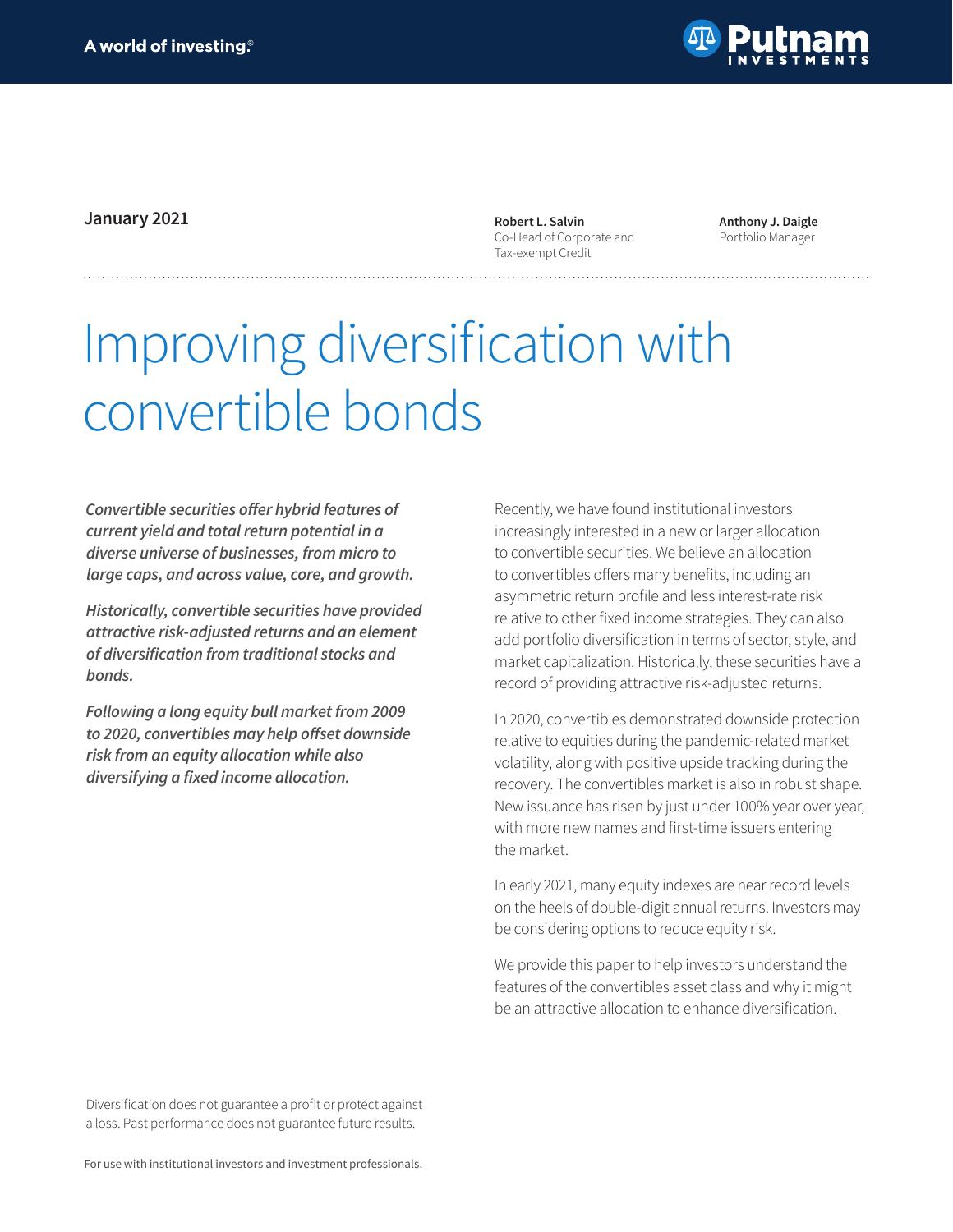# **Fundamental properties**

Convertible securities are hybrid instruments: They are typically issued as bonds, mandatories, or preferred stock while offering investors exposure to the underlying equity of the security. This hybrid nature affords investors a unique opportunity. First, convertible investors benefit from both the income and mitigation of downside risk offered by the convertible's fixed income and structural characteristics. This benefit eludes investors in common stock. At the same time, convertible investors can profit from the potential price appreciation of the issuer's underlying common stock. This benefit eludes investors who own typical corporate bonds.

Not all convertibles function in the same manner. Convertible bonds, which represent ~80% of the market, more closely mirror traditional bonds, offering income via coupon payments (which are contractual obligations of the issuer), along with a stated maturity date on which the issuer is obligated to repay the principal amount. This bond-like characteristic of the instrument provides the investor with the potential to mitigate downside risk. In addition, there is also an embedded call option on the underlying stock, through which an investor is able to participate in equity upside. These characteristics have helped convertibles perform competitively over time with more commonly owned asset classes (Figure 1).

Another kind of convertible — mandatory convertibles typically offers a higher yield than both convertible bonds and preferreds. This higher yield principally compensates

#### **FIGURE 1**

# Convertibles have historically performed well versus other asset classes over time

(Calendar-year total returns ranked from best to worst for various U.S. asset classes)

**2011 2012 2013 2014 2015 2016 2017 2018 2019 2020 HIGHEST RETURN HIGHESTRETURN US Govt GL HY US SC EQ US LC EQ US LC EQ US SC EQ GL EQ US Govt US LC EQ US Conv 13.69% 31.49% 46.22% 9.02% 18.29% 1.38% 38.82% 21.31% 22.40% 0.88% US IG US LC EQ US Conv US Govt GL HY US LC EQ US Conv GL EQ 15.69% 21.83% 8.15% 32.39% 9.44% 0.86% 0.15% 27.67% 19.96% GL EQ US SC EQ US SC EQ US AGG US LC EQ US IG US AGG US LC EQ US AGG US LC EQ 26.68% 11.96% 25.52% 7.84% 16.00% 0.55% 14.65% 0.01% 18.40% GL EQ GL EQ US Conv US IG US Conv GL AGG US Conv US Conv GL AGG 15.83% 24.92% -0.68% 10.43% 13.70% 23.15% 15.90% 5.64% 5.97% -1.20% GL HY US Conv GL HY GL EQ GL EQ GL EQ GL HY GL HY US IG US IG 4.94% -0.87% 7.51% 14.54% 9.89% 3.16% 14.96% 7.27% 7.82% -1.98% US LC EQ US IG GL AGG US IG US IG US Govt US Conv GL AGG US IG GL HY 2.11% 9.82% 4.92% -2.99% 6.11% 7.40% 14.40% 9.20% -2.51% US SC EQ US SC EQ US IG US AGG GL AGG US AGG GL HY US AGG US LC EQ US Govt -4.18% 4.89% 7.94% 4.32% -2.02% -3.07% 2.65% 6.42% -4.38% 8.72% LOWEST RETURN US Conv GL HY GL EQ GL AGG US AGG GL AGG GL AGG GL AGG US AGG -5.18% -2.60% 3.00% -3.15% 2.09% 3.54% -8.71% 6.84% 4.22% 7.51% GL EQ US Govt US Govt GL AGG US SC EQ US Govt US Govt US SC EQ US Govt GL HY -4.41% -11.01% -5.54% 2.02% -2.60% 0.59% 1.05% 2.30% 6.83% 6.27%**

- **U.S. convertibles (US Conv)** are represented by the BofA Merrill Lynch U.S. Convertibles Index
- **Global equities (GL EQ)** are represented by the MSCI World
- **Global aggregate (GL AGG)** is represented by the Bloomberg Barlcays Global Aggregate Bond Index
- **Global high yield (GL HY)** is represented by the BofA Merrill Lynch Global High Yield IG Country Constrained Index
- **U.S. aggregate (US AGG)** is represented by Bloomberg Barlcays U.S. Aggregate Bond Index
- **U.S. goverment bonds (US Govt)** are represented by the Bloomberg Barclays U.S. Government Index
- **U.S. IG bonds (US IG)** are represented by the Bloomberg Barclays U.S. Corporate Investment Grade Index
- **U.S. large cap equities (US LC EQ)** are represented by the S&P 500 Index

**U.S. small cap equities (US SC EQ)** are represented by the Russell 2000 Index

Data as of 12/31/20.

Sources: ICE BofA, Bloomberg Index Services Limited, Putnam, as of 12/31/19.

**Diversification does not assure a profit or protect against loss.** It is possible to lose money in a diversified portfolio. Past performance is not a guarantee of future results. Indexes are unmanaged and do not incur expenses. You cannot invest directly in an index.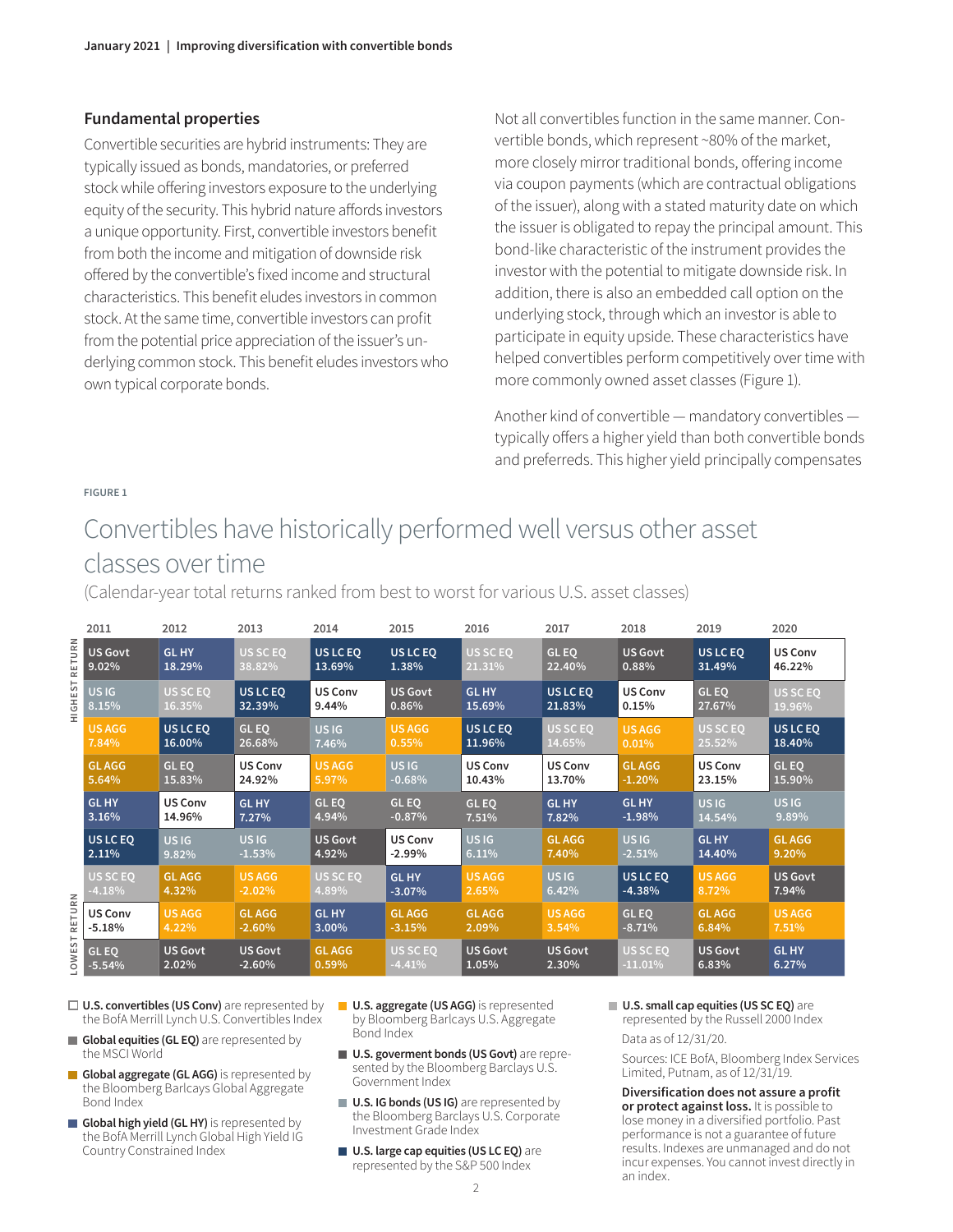for the added wrinkle of investors receiving stock with no option to be paid cash if they hold these instruments until maturity. As a result, this structure tends to carry more equity sensitivity than straight convertible bonds, although it still has the potential to mitigate downside risk. With the enhanced yield and higher equity sensitivity, this is a popular instrument for cross-over buyers, including highyield and equity-income accounts.

Convertible preferred stocks offer income in the form of fixed dividend payments. These instruments are typically subordinate in the issuer's capital structure to traditional debt, and sometimes have no maturity; risk therefore, they generally provide less mitigation to downside than do convertible bonds. However, convertible preferred stocks generally provide higher dividend payments than convertible bonds. This characteristic serves to compensate for the lower level of risk mitigation. Convertible preferred stocks also contain a similar embedded call option on the underlying stock, and therefore participate in equity upside, often to a greater degree than convertible bonds.

All three types of these hybrid instruments have come to represent an increasingly popular method of financing, allowing the issuing companies to raise capital at relatively low cost.

### **Today's convertibles market**

The convertibles market provides access to capital for a wide variety of companies. Convertibles have traditionally been beneficial to small and midsize companies whose low (or no) credit ratings or small market cap may constrain their ability to access the straight equity or debt markets at levels attractive to them.

The market also has become increasingly attractive to investment-grade companies given the relatively low cost of capital associated with issuing convertibles and the diversification of funding sources that convertibles provide. From a capitalization perspective, there has been great interest in recent years from small- and mid-cap companies, but we have also seen a number of high-profile large-cap companies access the convertibles market as well (Figure 2).

The use of proceeds from new issuance has also been fairly varied. With the relatively low-interest-rate environment of the past several years, we've seen companies raise funds for refinancing purposes and more recently,

for merger-and-acquisition activity, as well as share buyback activity to support stock prices. Increased issuance has created more diverse investment opportunities, which has benefited the broader convertibles market.

#### **FIGURE 2**

# Convertibles are a diverse market

Characteristics of ICE BofA U.S. Convertible Index

| Total market size          | \$348.1B |
|----------------------------|----------|
| Average market yield       | 1.72%    |
| Average conversion premium | 21.70%   |
| Large cap $(S30B+)$        | 36.78%   |
| Mid cap (\$6–\$30B)        | 38.31%   |
| Small cap (\$0-\$6B)       | 24.91%   |

Source: ICE BofA, as of 12/31/20. Past performance is not a guarantee of future results.

# **Distinctive opportunities**

The inefficiencies in the convertibles asset class provide a myriad of investment opportunities. Included in this opportunity set are situations in which some investors periodically overreact to negative fundamental developments and market dislocations, selling convertible positions prematurely. This kind of selling exerts even greater downward pressure on prices, creating value opportunities for investors with a more long-term, fundamental approach to the market.

"Balanced" convertibles currently represent a uniquely attractive subset of the convertible securities market, as they are neither too equity-sensitive nor too bond-like (for bond-like qualities, see "busted convertibles" in the sidebar on page 4). Typically, these securities trade within a range of 40%– 80% delta (see delta in the sidebar) to the underlying equity and are priced around par value. We believe this subset can achieve an equilibrium of upside equity tracking potential, downside risk mitigation, as well as an attractive current yield.

Currently, after the rapid recovery in equity valuations following the pandemic-induced downturn of 2020's first quarter, the delta of convertible securities is elevated. When this happens, high-delta securities have tended to trade almost 1:1 with their underlying equity. However, we believe balanced convertibles can provide investors a way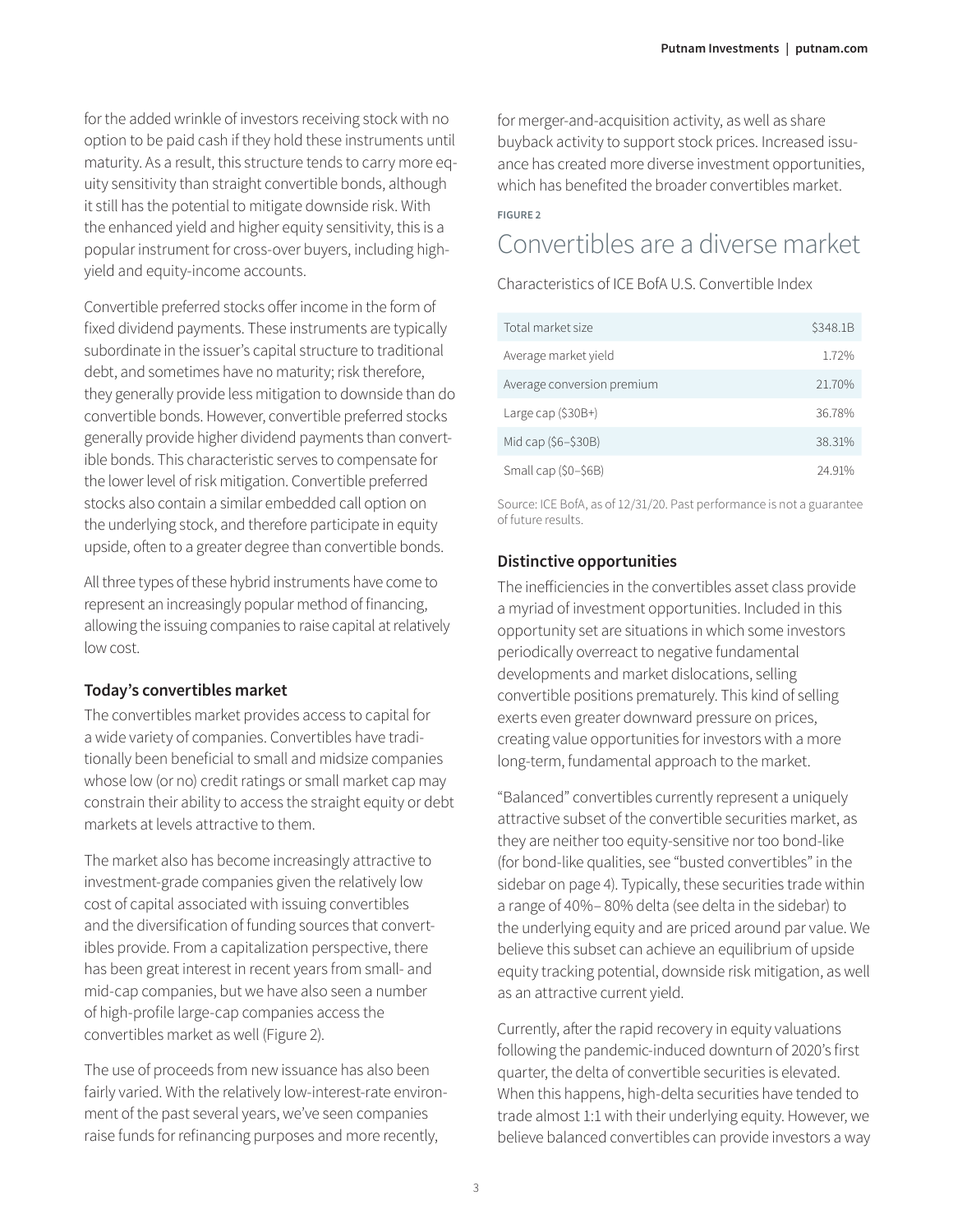### **Important terms for convertibles**

**Fallen angels:** Convertible bonds that were once rated investment grade but that have since been downgraded to a rating below BBB.

**Rescue financing :**Convertible debt issued to aid financially distressed companies.

**Mandatories:** Convertibles that do not offer cash at maturity. Instead, owners receive common stock on the maturity date.

**Busted convertibles:** Convertibles whose underlying stock is trading well below the conversion price on the embedded call option (also referred to as being deeply "out of the money"). These securities become much less sensitive to moves in the underlying stock price, responding instead to changes in the company's credit quality.

**Delta:** Delta estimates how the change in the price of an asset can change the price of a related security or derivative.

to capture the upside of an equity rally on a risk-adjusted basis, while being able to cushion the impact when their underlying equities lose value.

### **The U.S. convertibles market at the start of 2021**

The size of the U.S. convertibles market expanded to \$348B as of December 31, 2020. This marks a 63% increase since the end of 2019. The new issue market has reached its highest level in 13 years. This surge has lifted the volume to almost double that of the annual average in the post 2008–09 financial crisis period.

In periods of market stress as we have seen in 2020, the convertibles market offers a way for companies to return to capital markets. When markets experience dislocation, including a drop in prices and disruption in the usual financing mechanisms, liquidity-challenged companies have historically turned to the convertibles market. We saw this following the sell-off in February and March of 2020. Unique opportunities emerged within the new issue market, including much broader sector representation

as well as attractive terms, in our opinion. For example, many cyclical-oriented companies participated, along with more typical technology and health care names.

Many convertible-issuing companies have also returned to the market and have floated new issues at par. In some instances, these issuers have outstanding convertible paper whose prices could be well above \$200, in our view. The new issues give investors an opportunity to trade out of highly appreciated convertible paper and to replace it with balanced new issues of the same company.

Historically, we've seen that this provision of capital to companies through the convertible issuance in periods of maximum market stress has often rewarded convertible investors with attractive returns.

### **Correlation versus key asset classes**

Given current relatively high equity valuations, convertibles offer an opportunity to maintain equity-like exposure (all-cap, all-style asset class) with some mitigation of downside risk. Furthermore, convertibles have demonstrated a very low correlation relative to traditional fixed income, including Treasurys, strategies aligned with the U.S. bond aggregate, or investment-grade corporate credit (Figure 3). This could make convertibles an attractive complement in traditional fixed income portfolios.

## **Potential long-term advantages for investors**

We believe convertible securities offer five main advantages to investors:

**1. Diversification** Convertibles offer diversification along the lines of industry, style, and market capitalization. The breadth of the convertibles market provides investors with an opportunity to participate in a wider variety of sectors that span the entire capitalization spectrum through both growth and value stocks.

Also, convertibles can help to diversify an equity portfolio through their performance characteristics. In a falling stock market, the debt portion of the convertible typically cushions the effects of a market decline, often allowing convertibles the potential to outperform equities. In a rising stock market, convertibles may also provide the opportunity for capital growth. It is important to point out that although convertible investors do not typically participate in 100% of the movements in the underlying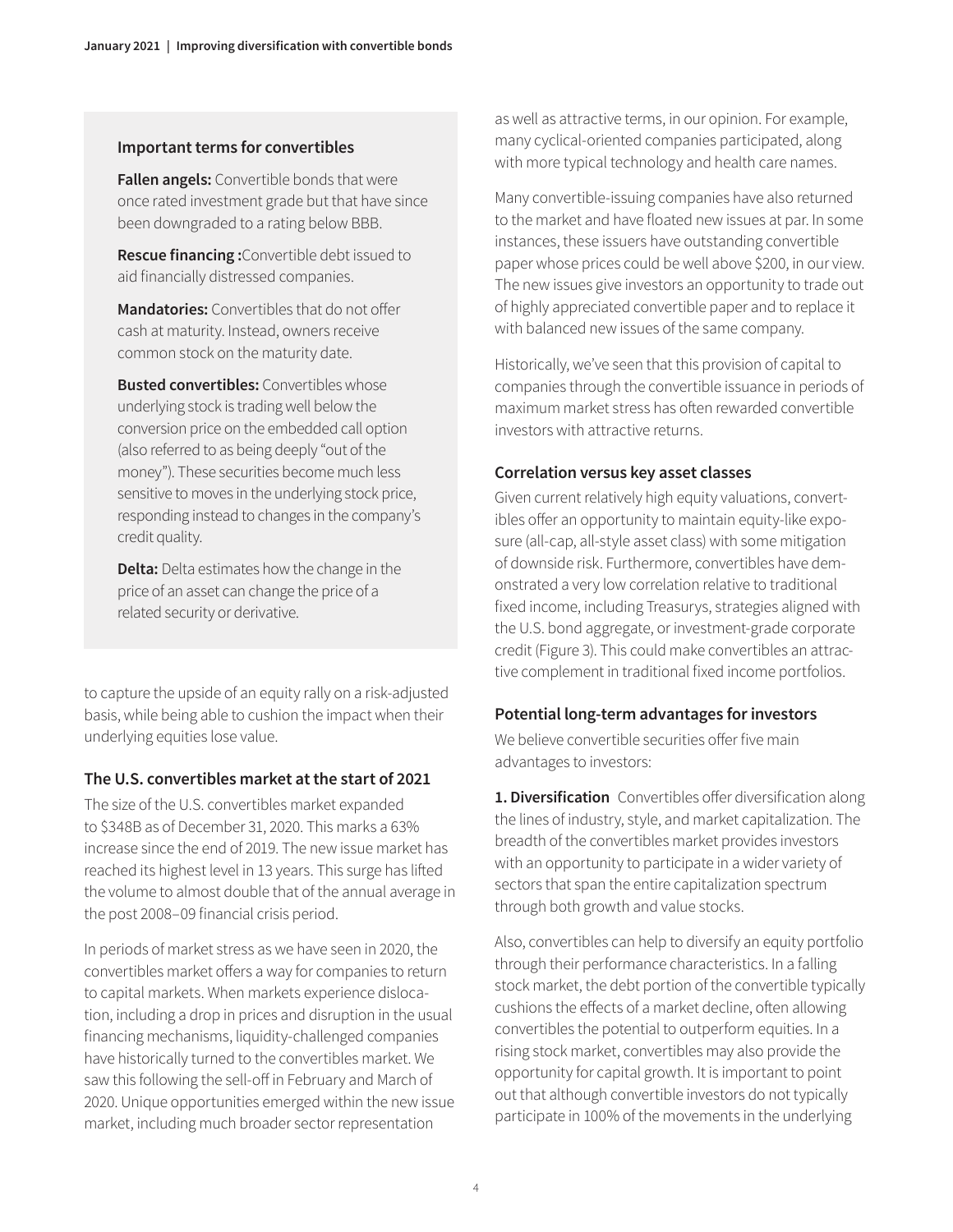stock and past performance is not indicative of future results, historically they have generally participated in a greater proportion of upward movements than downward movements (absent meaningful credit deterioration) because of the mitigation of downside risk provided by the instrument's debt characteristics (Figure 4).

■ ICE BofA U.S. Convertible Index ■ S&P 500 ■ Russell 2000

#### **FIGURE 3**

# Convertibles can complement traditional fixed income and stock allocations

(10-year correlations between asset classes)

|                  | U.S.<br>government | U.S.<br>aggregate | Investment<br>grade | High yield | <b>Convertibles</b> | S&P 500                  | Russell 2000             |
|------------------|--------------------|-------------------|---------------------|------------|---------------------|--------------------------|--------------------------|
| U.S. government  |                    |                   |                     |            |                     |                          |                          |
| U.S. aggregate   | 0.88               | -                 |                     |            |                     |                          |                          |
| Investment grade | 0.44               | 0.81              |                     |            |                     |                          |                          |
| High yield       | $-0.25$            | 0.19              | 0.65                |            |                     |                          |                          |
| Convertibles     | $-0.32$            | 0.06              | 0.47                | 0.82       |                     |                          |                          |
| S&P 500          | $-0.41$            | $-0.06$           | 0.36                | 0.77       | 0.90                | $\overline{\phantom{a}}$ |                          |
| Russell 2000     | $-0.46$            | $-0.13$           | 0.31                | 0.75       | 0.90                | 0.90                     | $\overline{\phantom{a}}$ |

Putnam, as of 12/31/20. U.S. government represents BBG Barclays U.S. Government; U.S. aggregate represents Bloomberg Barclays U.S. Aggregate Index; investment grade represents BBG Barclays U.S. Corporate Investment Grade; high yield represents JPMorgan Developed High Yield Index; and convertibles represent ICE BofA U.S. Convertibles Index. Indexes are unmanaged and do not incur expenses. You cannot invest directly in an index. Past performance is no guarantee of future results. Diversification does not assure a profit or protect against loss. It is possible to lose money in a diversified portfolio.

#### **FIGURE 4**

# Historically, convertibles had attractive up and down market capture ratios

(Upside/downside capture ratios of portfolios in different scenarios)



Source: Putnam, as of 12/31/20. All returns are annualized. Market upside/downside reflects the performance of the portfolio versus the average return of the S&P 500 and Russell 2000 Index. Upside/downside capture ratios are calculated using daily gross returns of a U.S. convertible securities representative account for the past seven time periods versus the ICE BofA U.S. Convertible, S&P 500, and Russell 2000 indexes. Past performance is not a guarantee of future results. Indexes are unmanaged and do not incur expenses. You cannot invest directly in an index.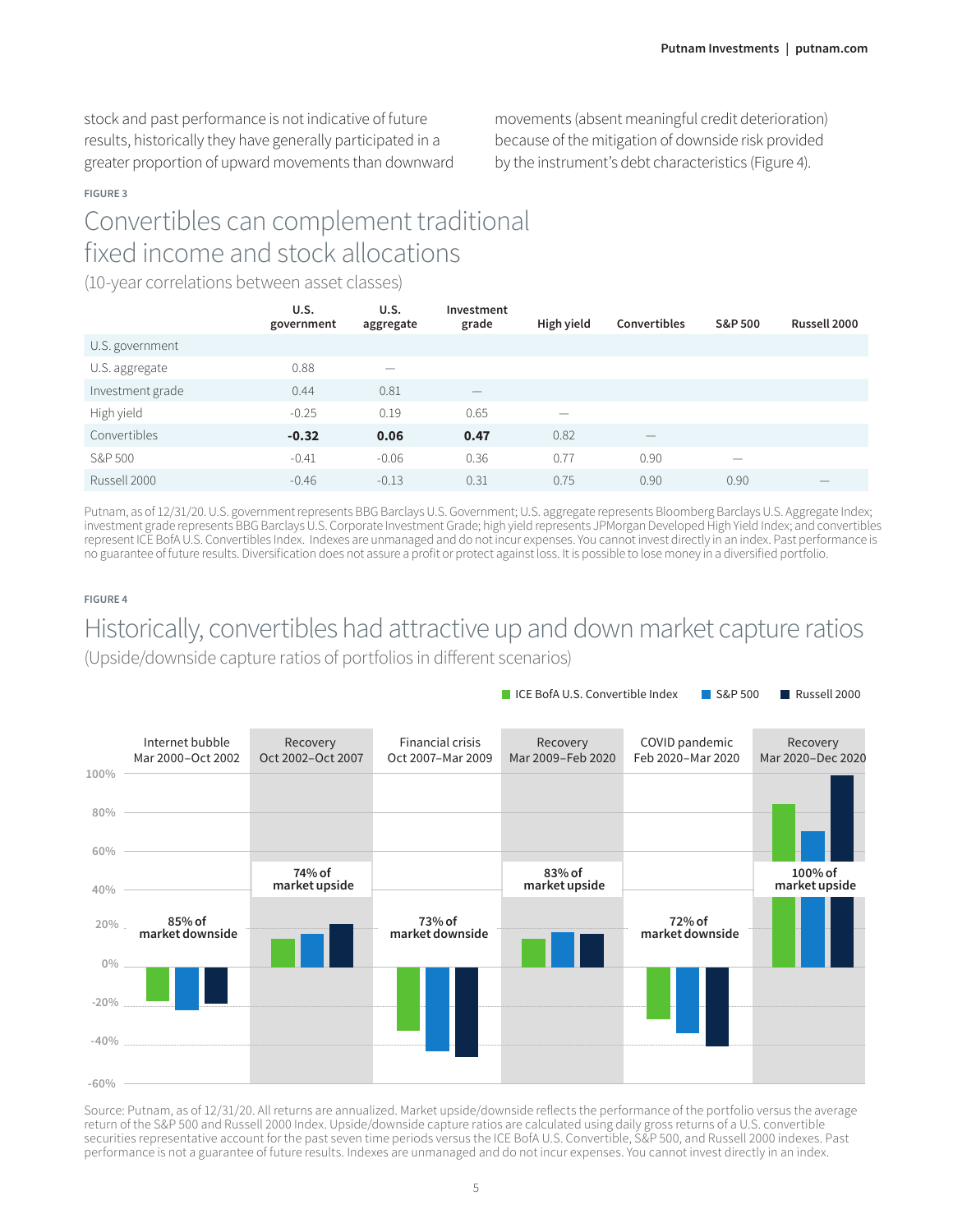According to our research, adding convertible securities to an all-equity portfolio reduced portfolio standard deviation over the past 10 years (Figure 5).

#### **FIGURE 5**

# Adding convertibles has lowered volatility

(Standard deviation, 12/10–12/20)



Source: Putnam research, 2020. Index performance is not indicative of Putnam performance. Past performance is not indicative of future results. You cannot invest in an index.

**2. Yield potential** Compared with traditional equity securities, convertibles have provided the opportunity for higher yield potential (Figure 6). Also, unlike equity dividends, the convertible coupon (or dividend) is contractually guaranteed, providing investors with a more secure income stream.

**3. Opportunity for risk-adjusted returns** While a convertible's fixed income characteristics can help mitigate downside risk if the issuing company's common stock performs poorly, the underlying equity option allows the holder to participate in a significant portion of the upside if the stock performs well. As a result, convertibles offer the potential for attractive risk-adjusted returns. Indeed, the performance of convertibles has been competitive, generally keeping pace with the performance of common stocks over the past 10 years (Figure 7).

**4. Lower principal risk** Convertibles generally represent a lower level of principal risk than common stock since convertibles are more senior in the capital structure. In the event of corporate bankruptcy, convertible holders are repaid ahead of common shareholders. Furthermore,

### **FIGURE 6**

Convertibles had provided higher yields than stocks over the past 10 years (Dividend yields, 12/31/10–12/31/20)



\* Current yield.

Sources: ICE BofA, S&P Dow Jones Indices, Frank Russell Company, Putnam Research, 2020. Index performance is not indicative of Putnam performance or a guarantee of future results. You cannot invest in an index.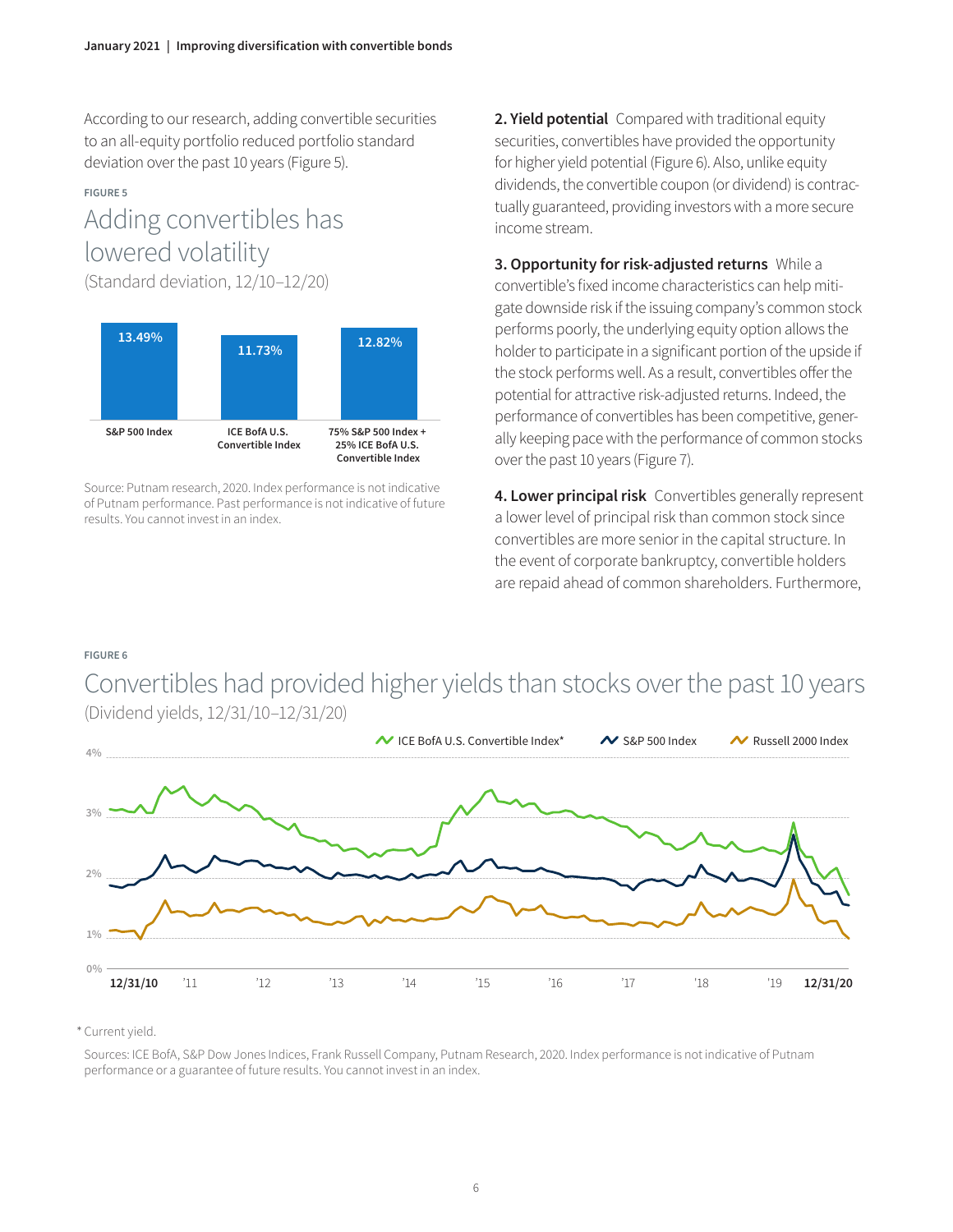#### **FIGURE 7**

# Convertibles can provide diversification in a portfolio

(Annualized asset class returns as of 12/31/20)



Source: Putnam research, 2020. Index performance is not indicative of Putnam performance or a guarantee of future results. You cannot invest in an index.

Sharpe ratio is a measure of historical adjusted performance calculated by dividing the portfolio's return minus the risk-free rate (FTSE 30-day Treasury Bill Index) by the standard deviation of the portfolio's return. The higher the ratio, the better the portfolio's return per unit of risk. Standard deviation measures how widely a set of values varies from the mean. It is a historical measure of the variability of return earned by an investment portfolio.

convertibles historically have had a lower long-term default rate versus certain corporate credit market like high yield and leveraged loans.

**5. Lower interest-rate sensitivity** The hybrid nature of convertible securities causes them to have lower duration — or interest-rate sensitivity — than pure debt instruments. Features that allow convertibles to participate in the equity upside potential of the underlying common stock, for example, can reduce their interest-rate sensitivity. As a result, convertible securities have been less influenced by interest-rate movements than bonds and have historically performed well in rising-rate markets.

### **Determining a convertibles allocation**

Key considerations for determining an allocation should include return and volatility expectations, and understanding how a portfolio stands to potentially benefit from adding convertibles in place of or complementary to another asset class such as investment-grade or high-yield bonds, or equities. Consulting with managers who have long tenure in convertible strategies as well as research expertise across multiple asset classes can be helpful for investors considering an allocation.